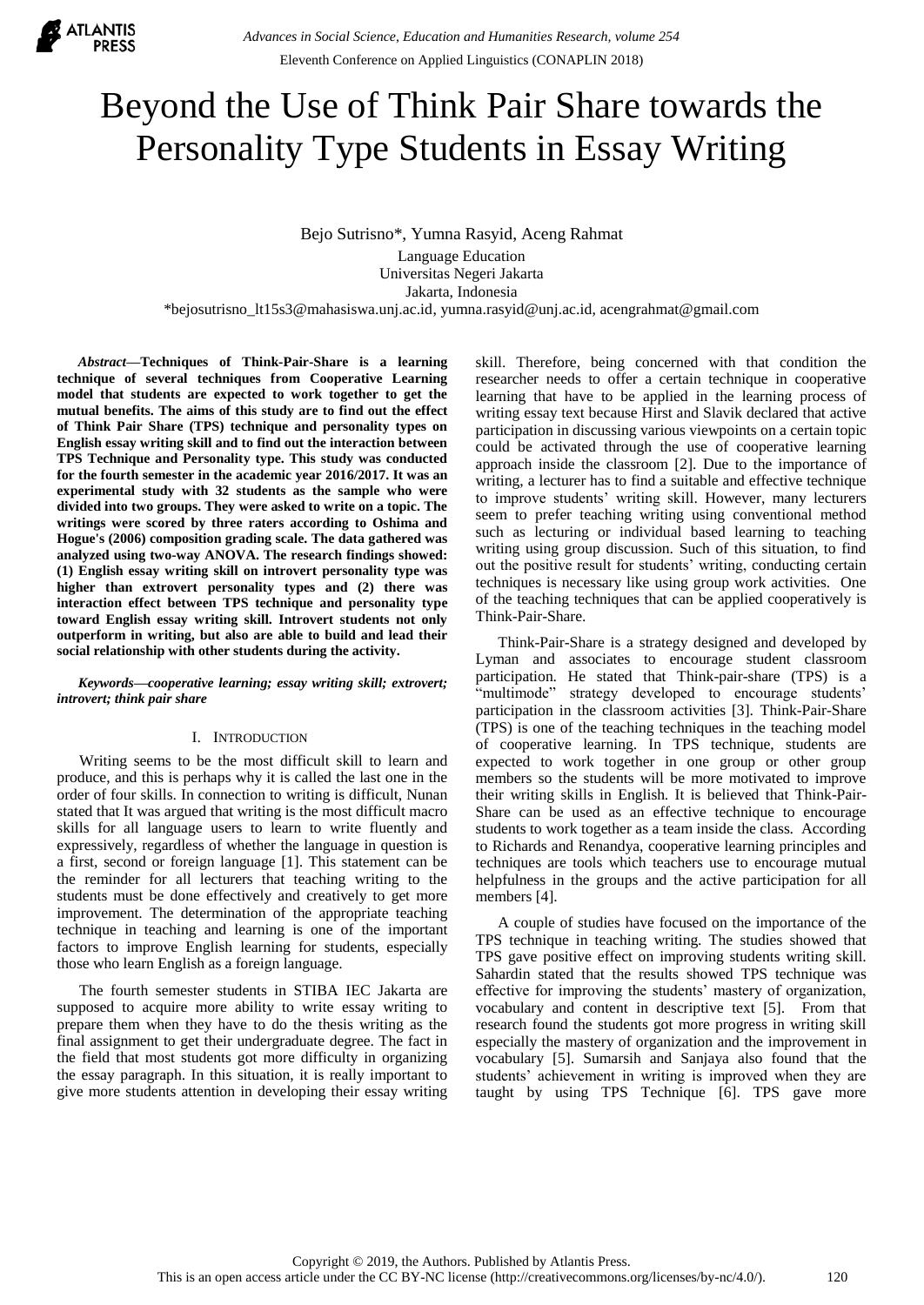

improvement in students' writing [6]. Many studies on various aspects of personality and its association with writing also have already been studied but studies on introversion-extroversion dimension of personality and its relation to writing is negligible. Those studies which exist have contradictory findings. According to Shokrpour and Moslehi the results showed that there was no statistically significant difference between the two personality types, extrovert and introvert [7] while research by Alavinia and Hassalou concluded that no significant correlation held between the participants' personality types and their writing performance in terms of all three modes referred to. A statistically significant difference was, however, observed between the writing performance of male and female students [8]. The recent situation found in this research that Introvert students not only outperform in writing, but also are able to build and lead their social relationship with other students during the activity. By contrast, some theories stated that introverts are regarded as quiet and calm, with a tendency to be alone.

Understanding the essay writing, Rudd gave his statement, "An Academic essay is a continuous piece of writing focusing on particular issue, which is carefully framed by the title that essay writing is a writing that continually focuses on certain issues, carefully arranged by the title of the essay [9]. Cooley also said that essay writing is a writing to express the self, in the form of journal, diary, personal letters and some other forms of personal autobiography [10]. According to Horacek that essay writing has three main parts. The three main parts are (1) the introduction paragraph which consists of a few general statements and a thesis statement; (2) the body which consists of two or more paragraphs; and (3) the conclusion [11]. Through cooperative learning, TPS technique, it can be assumed that a more relaxing environment of learning can be rendered and more opportunities for students to practice and produce better essay English writing.

With the cooperation in essay writing skills, the learning process is expected to increase each member in each group. Each member will get the benefit from the exchange of ideas and knowledge that complement each other. What is already understood by a student is not necessarily understood by the other students and what is not understood by the student may have been understood by other students. It means that they can fill each other.

Mahmoud stated that in cooperative learning, students are generally divided into groups. In each group, three to five students share ideas, study and work together and negotiate meaning to develop a shared knowledge and achieve a certain objective or find a solution to a specific learning problem instead of working alone and competing with each other individually [12]. Slavin believed that all cooperative learning methods contribute to the idea that students who work together in learning and they are accountable to their teammates who are able to make themselves learn equally well [13]. The writer applied two techniques for two different classes, they are all cooperative learning methods contribute to the idea that students who work together in learning and accountable to their teammates are able to make themselves learn equally well. Application of Think-Pair-Share (TPS) technique is a strategy which has been designed to let students think about the topic

given to be formulated the ideas from every student, and then the ideas are distributed to the group members. This simple but highly rewarding method was developed by Frank Lyman of the University of Maryland. Lyman stated that when the teacher gives lessons to the class, the students sit in pairs with their teams. The teacher asks the class questions. Students are asked to think of an answer from themselves. Then, pair up with their partner to reach an agreement on the answer. Finally, the teacher asks the students to share the answers they have agreed with the whole class [14]. While according to Sharan that in the TPS technique, the core group is divided into two pairs. The pairs are given a problem and they think about it. Thinking time is given to think (at least three to ten seconds). Students work in pairs and share their opinions. The pairs then share the answers to the whole students. This technique has three phases in application. they are  $(1)$  think;  $(2)$  pair; and  $(3)$ share [15]. Think-Pair-Share technique is not only giving opportunity to students to work alone and cooperate with other students but also it has other advantages such as student participation optimization, with classical method that allows only one student to go forward and share the result to the whole class.

According to David and Johnson quoted by Lie, this technique involves a cooperative structure with three steps. In the first step, each student "thinks" about the question from the teacher. In the second step, students are paired (Pair) and exchanging opinions. In step three, each partner shares (the answers) with other partners in group, other groups, as well as, entire groups when needed. This technique gives students the opportunity to work on their own and work with other friends  $[16]$ .

Meanwhile, with the students' different types of personality, it is also not an easy job to conduct the TPS technique which involves the introvert/extrovert students in one group of cooperative learning. Every individual has a distinctive personality that is not identical with others and it cannot be replaced or substituted by others. There are characteristics or individual traits on the psychical aspects that can differentiate themselves with others. Personality includes structures and processes that reflect innate traits and experiences. With regard to the various definitions of personality, there are some scholars who have formulated the personality based on the paradigm of the theory they have developed.

*First*, Sinha and Fatima stated that Extraversion– introversion dimension forms the core of human personality theories [17]. It was Carl Jung who popularized the terms introversion and extraversion. *Extraversion* is the act, state, or habit of being predominantly concerned with and obtaining gratification from what is outside the self. While *Introversion*  is the state of or tendency towards being wholly or predominantly concerned with and interested in one's own mental life. Extraversion and introversion are part of a single continuum. Thus, a person who is high on extraversion is low on Introversion and vice – versa [17]. *Second*, Jaennudi gave the statement that personality is the integration of all of an individual's characteristics into a unique organization that determines, and is modified by his attempts at adaptation to his continually changing environment. That personality is the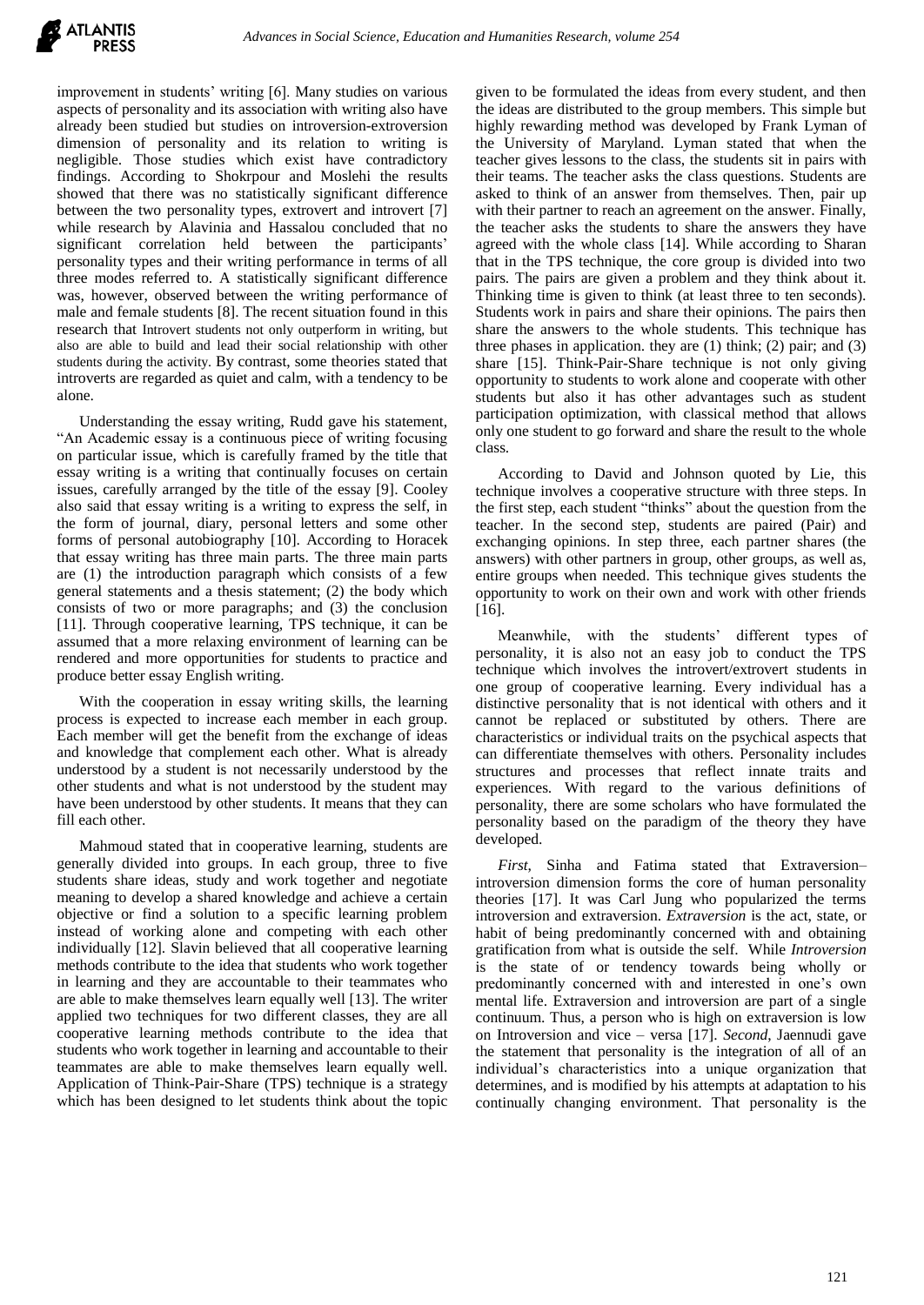

integration of all individual characteristics in a determined unique unifying whole, and it is modified by its efforts in adapting to a constantly changing environment [18]. *Third*, Adolf Heuken still in Jaenudi, stated that, "Personality is the overall pattern of all the abilities, deeds and habits of a person whether physical, mental, spiritual, emotional or social. All of this has been laid out in its unique way under a variety of outside influences. This pattern manifests itself in his behavior, in his/her attempt to become a human being as he/she pleases [18]. *Fourth*, Morton Prince, quoted in Sukmadinata, he stated that the definition as follows, "Personality is the sum total of all the biological innate disposition, impulses, tendencies, appetites and instinct of the individual, and the acquired dispositions and tendencies" [19]. Last, Qurrar-ul-Ain and Saeed stated that, "In the eyes of many language teachers, the personality of their students is a major factor contributing to success or failure in language learning. In order to determine how important, they rated personality and two other individual differences" [20]. And they added the statement that, "According to Carl Jung every individual has both personality traits introversion and extroversion but one trait is more prominent than the other. The terms are bit archaic as extraversion is not about being loud and introversion is not about being shy. It is about where people get their energy and motivation from, other people or themselves [20]."

In relation with the personality types, Brown believed that the extroverted and introverted types of learning that extroversion and his opponent, introversion, also potentially become important factors in the acquisition of a second language. Both terms are often misunderstood because of the tendency to over-simplify extroversion. Extrovert people are often regarded as humans who like to socialize and get together [21]. Eysenck and Eysenck quoted by Zaenuddin that the typical extrovert is friendly, has many friends, needs to get friends to speak to, likes parties, and avoids reading or studying by himself" [22]. Additionally, an extrovert person wishes for excitement, takes opportunities, often pushes his neck out, takes action on a short stimulus and is normally impetuous. He often has an empirical funny story, can always provide an organized answer, and normally likes change. He is usually unworried, broad-minded, hopeful, and confident and lives to "laugh and be merry. Meanwhile, Kayaoglu, in his journal titled *Impact of Extroversion and Introversion on Language-Learning Behaviors*, also gave his explanation of the extroverted and introverted types of learning that Although introverted and extroverted personality types have been identified in studies as significant factors in other areas of educational and psychological research, they have received only sporadic attention in studies of language learning strategies, which are very often associated with success in language learning [23]. Alavinia asserted that though studies on extroversion and introversion abound in the literature, most research on the issue has been of miscellaneous nature. For instance, one line of research has viewed these personality traits in relation to other variables, including learning strategies [8].

Bradley and Hebert gave the differences between extroverts versus introverts. Extroverts are energized by interacting with other people, while introverts are renewed by being by

themselves. Extroverts prefer the outside world of people and things, while introverts enjoy the inner world of concepts and ideas [24].

TABLE I. WORDS USED TO DESCRIBE EXTROVERTS AND INTROVERTS

| <b>Extrovert</b>             | <b>Introvert</b>             |  |  |
|------------------------------|------------------------------|--|--|
| External                     | internal                     |  |  |
| outside thrust               | inside pull                  |  |  |
| blurt out a comment          | keep in comments             |  |  |
| breadth                      | depth                        |  |  |
| involved with people, things | interested in ideas/thoughts |  |  |
| interaction                  | concentration                |  |  |
| action                       | reflection                   |  |  |
| do-think-do                  | think-do-thin                |  |  |

By contrast, introverts are regarded as quiet and calm, with a tendency to be alone. With regard to two types of personality, introvert and extrovert types, according to Sharp in his quotation from Jung, "Introversion, writes Jung, 'is normally characterized by a hesitant, reflective, retiring nature that keeps itself to itself, shrinks from objects [and] is always slightly on the defensive.' Conversely, extraversion 'is normally characterized by an outgoing, candid, and accommodating nature that adapts easily to a given situation, quickly forms attachments, and, setting aside any possible misgivings, will often venture forth with careless confidence into unknown situations [25]." Meanwhile, Condon and Sahd stated that Introversion and shyness can affect students' social life on campus and influence strongly the ways in which students prefer to receive and process information in the classroom [26]. It can be concluded that according to Jung, the Introvert is generally characterized by the hesitant nature, reflexes, and resignations that remain at its founding, hiding from the things that are always in a slightly defensive attitude.

On the contrary, the extrovert personality type is usually characterized by a sociable, frank, easy-to-accept situation, and not having anxious thoughts about a situation and often doing something risky with inadequate self-confidence in unknown situation. Bailey stated that essay writing is a short text writing which consists of introduction, main body and conclusion [27]. It is also supported by Kane that essay writing is a short relative text which can be as a speculative text, facts, emotion, personal, or humor [28]. While according to Oshima and Hogue, they stated that an essay is a piece several paragraphs long. It is about one topic, just as a paragraph is. However, since the topic of an essay is too complex to discuss in a paragraph, you need to divide it into several paragraphs, one of each major point. Then you need to tie the paragraphs together by adding an introduction and a conclusion. It means that essay is composed of several paragraphs with a topic as well as some paragraphs [29].

However, since the topic of the essay is too complex to be discussed in a paragraph, the author needs to divide it into several paragraphs, with one core discussion of each paragraph. Then the author needs to link the paragraphs by adding introductory sentences at the beginning of the paragraph and the sentence of conclusion at the end of the paragraph. Actually, when students are able to write paragraphs well and the essay is organized well too, it is much possible that students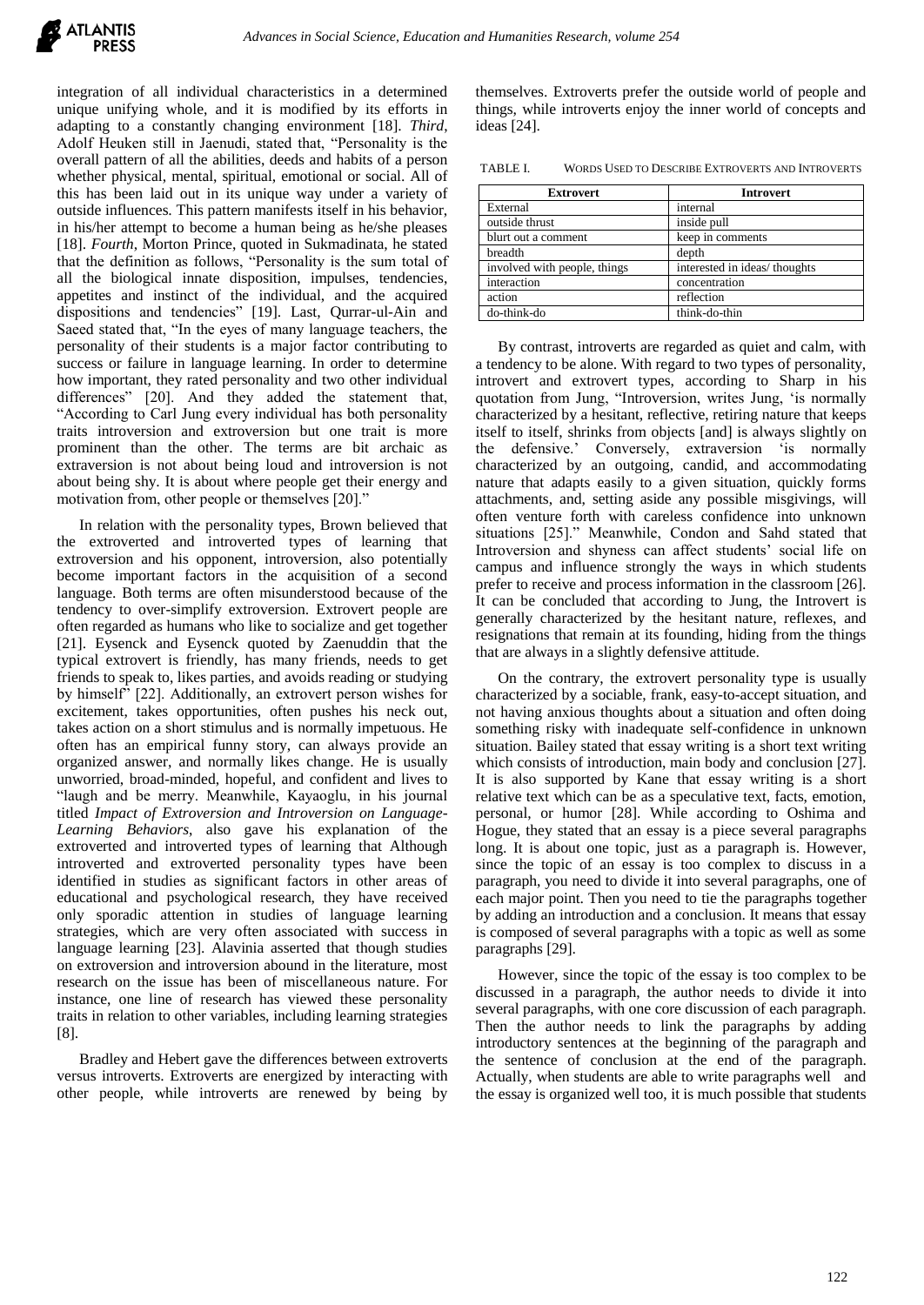

are able to arrange the essay which contains the paragraphs well and correctly. Furthermore, Rudd gave the definition that an academic essay is a continuous piece of writing focusing on particular issue, which is carefully framed by the title [9]. English essay writing skill is one of the language skills to be mastered by the fourth semester students after they got the lesson of how to write a paragraph, how to identify and create the topic sentence, how to identify and make the thesis statement in the first paragraph and how to arrange conclusion paragraph on a written English in previous semester. English essay writing skill is also an academic writing that needs to be mastered by every student to build their skill in writing scientific papers especially when the students have to do the final task in the form of thesis writing.

There were some previous researches about the extroversion and introversion towards the students' skill in writing and the difficulties of instruction to facilitate students in improving students essay writing. Most previous researchers tried to investigate the possible effect of extroversion/introversion personality traits on different features of EFL writing, such as content, organization, language, mechanics, and vocabulary. Attempted the research showed that the value of student post-test writing is higher than the pretest value with the 0.01 level of significance after being treated with cooperative learning approach and the students can show a positive attitude during the research process about writing skills using cooperative learning approach [12]. Borougeni, Roohani, and Hasanimanesh found the research that students who have introvert personality type is significantly better in writing skills than students who have extrovert personality type [30]. While Farrokhi et al. found their research that results of this study statistically indicated that there was a significant relationship between personality type and descriptive and argumentative writing skills, but the lack of a significant relationship between personality type and narrative writing skill and gender differences was not a significant factor in writing skills [31]. Here the writer investigates the students' essay writing skill on format, mechanics, contents, organization and grammar and sentence structure. The results of this study can help the lecturers to employ teaching strategies which fit different characteristics of extrovert and introvert learners. Through the cooperative language learning, TPS learning technique, it could improve students' English essay writing skill either for introvert students or extrovert students.

The purpose of the study was to investigate the difference between introvert and extrovert students in cooperative writing. Accordingly, 53 students were tested and 32 of them were selected to serve as the subjects of the study. These 32 learners were assigned to two classes. Afterwards, they were taken a course of essay writing based on a technique of cooperative learning, namely Think Pair Share (TPS).

### II. METHOD

This study used an experimental research method which is a quantitative approach which aims to determine the presence or absence of cause–effect relations between learning techniques and personality types towards students skill in English essay writing skill. Experimental research is the only type of research that can test hypotheses to establish cause–

effect relations [32]. Whereas, Creswell believed that in an experiment, you test an idea (or practice or procedure) to determine whether it influences an outcome or dependent variable [33].

Two kinds of research instruments were utilized. The first one was an essay writing test which was constructed based on the test specification designed from the theory and adapted from the materials used by the students. Students were asked to write on a topic. The writings were scored by three raters according to Oshima and Hogue [29] composition grading scale. The data gathered was analyzed using two-way ANOVA. The second one was a standardized test to determine which students with introvert type and which students with extrovert types based on Brown's personality type test [34].

In order to homogenize the participants in terms of their language proficiency a free writing test was given. The participants were asked to write an essay of four paragraphs about 250 words on the topic "Do You Prefer living in a big city or small town?" because the researcher thought it was a general topic which made it possible for almost all of the students to write about it. The second instrument used was about Personality Type test designed by Brown [34]. This type of test that students were supposed to answer some questions listed by choosing 'a' or 'b'. Then the results were calculated and classified based on the criteria for being introvert or extrovert.

To obtain the data, two sets of data were needed to conduct the present study: a composition test of essay writing performance and a questionnaire to determine personality type. The researcher explained to the participants that their responses would be used only for research purposes. Then each participant was given the instruments. It should be mentioned that all the participants were told not to write their names on the instruments, because it may affect their honesty in responding. Each data had a code, S1, S2, S3, S4, etc. For completing the personality type questionnaire. 75 minutes were given to write an essay writing and 15 minutes were given for answering the personality type questionnaire. Among the participants who took the test, only sixteen students from each group, from the higher scores to the lower scores were selected as the sample for the study. To deal with the data collection procedure, firstly, the Personality Type questionnaire was administered to be completed by the participants to decide the personality of each student. *Secondly*, they were asked to write an essay of four paragraphs on the presented topic within the time limit of one and half hour. The data collected were subjected to a two-way analysis of variance (two-way ANOVA) by the researcher, using SPSS (version 22) to answer the research questions.

This research is limited only discussing the effect of Think-Pair-Share (TPS) learning techniques and personality types toward Essay writing skill. It also aims to find out if there are significant differences in English essay writing skill between groups of students with introverted and extroverted personality types and to know if there is significant interaction effect between learning techniques and personality type.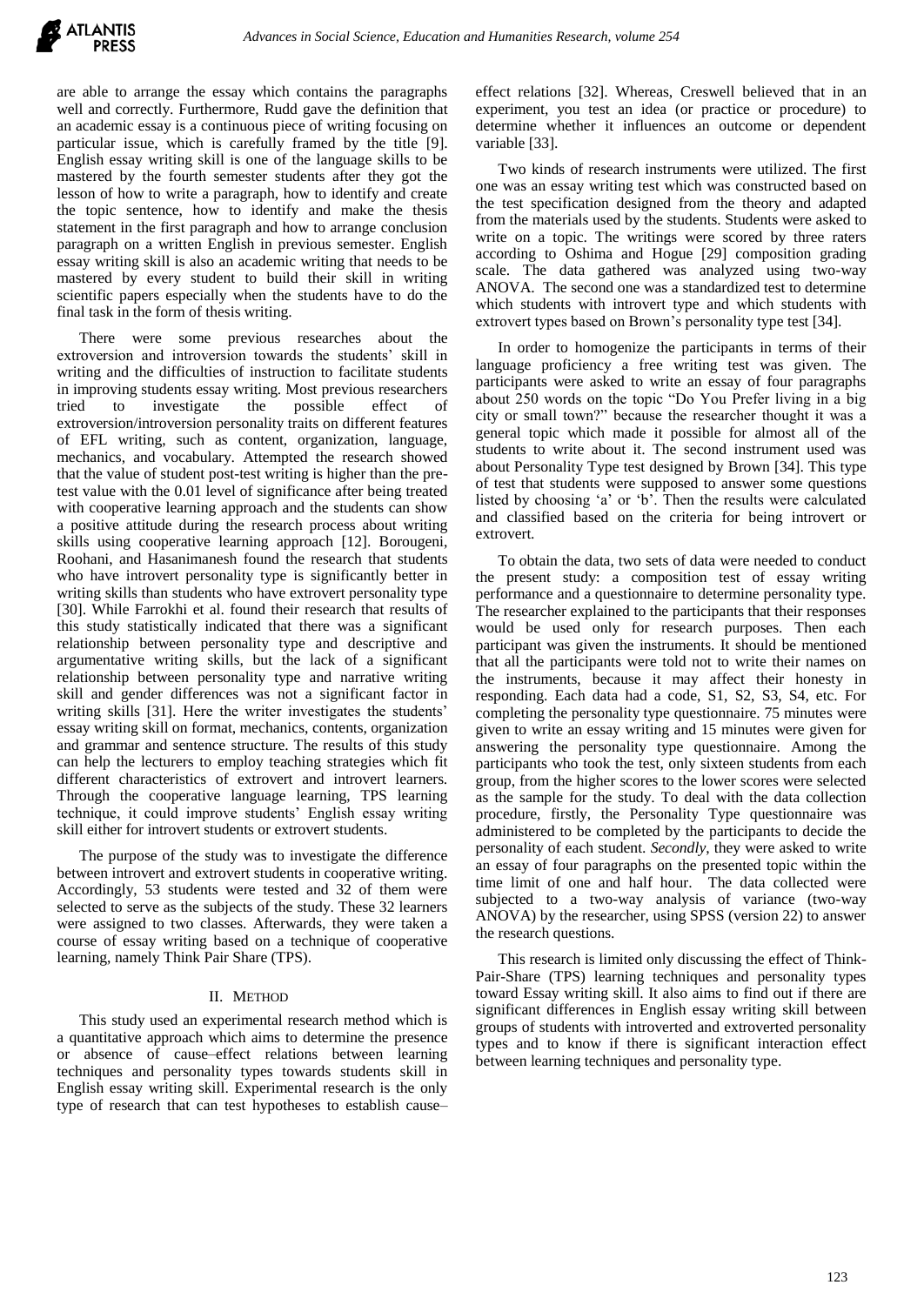

## III. RESULTS AND DISCUSSION

The result of the analysis was found two findings. *First*, TPS learning technique with introverted personality type students with the average score is 76.75; and s*econd,* TPS learning technique with extroverted personality type students with the average score is 71.9.

From the calculation result of English essay writing skill, the score can be seen in the table below and it can be described for the calculation of each group as follows:

| TABLE II. | <b>DESCRIPTIVE STATISTICS OF ENGLISH ESSAY WRITING SKILL</b> |
|-----------|--------------------------------------------------------------|
|           | SCORE BASED ON THE CALCULATION OF SPSS 22                    |

#### **Frequencies**

| <b>Statistics</b>  |                |                          |                   |  |  |
|--------------------|----------------|--------------------------|-------------------|--|--|
|                    |                | <b>Introvert</b> $(B_1)$ | Extrovert $(B_2)$ |  |  |
| N                  | Valid          | 16                       | 16                |  |  |
|                    | <b>Missing</b> | $\theta$                 | $\Omega$          |  |  |
| Mean               |                | 76.75                    | 71.92             |  |  |
| Std. Error of Mean |                | 1.83                     | 1.2               |  |  |
| Median             |                | 76.50                    | 70.85             |  |  |
| Mode               |                | $72.70^{\circ}$          | $69.00^{\circ}$   |  |  |
| Std. Deviation     |                | 7.33                     | 4.84              |  |  |
| Variance           | 53.69          |                          | 23.46             |  |  |
| Range              |                | 26.00                    | 20.30             |  |  |
| Minimum            |                | 65.00                    | 62.70             |  |  |
| Maximum            |                | 91.00                    | 83.00             |  |  |
| Sum                |                | 1228.10                  | 1150.70           |  |  |

Multiple modes exist. The smallest value is shown

Before conducting the research hypothesis testing, the writer tested the requirements of the normality test and homogeneity test to determine whether the data is normally taken from the population and the sample is homogeneous.

There were 32 respondents in this study with the sample consisting of 16 respondents of introverted personality type and 16 respondents of extroverted personality type which were divided into two classes of research using Think-Pair-Share (TPS) technique with introverted  $(B_1)$  and extroverted  $(B_2)$ personality types.

TABLE III. THE SUMMARY OF NORMALITY TEST RESULT RECAPITULATION

| Group     | Number of<br>sample | $L_{\rm value}$ | $L_{\text{table}}$ | <b>Results</b>      |
|-----------|---------------------|-----------------|--------------------|---------------------|
| Introvert | 16                  | 0.110           | 0.213              | Normal distribution |
| Extrovert | 16                  | 0.181           | 0.213              | Normal distribution |

The next requirement test is homogeneity test to determine whether the population variance is homogeneous or not. Homogeneity test for group with the treatment (A) and attributed group (B) using F-test.

Homogeny Test of variance between group Introvert  $(B_1)$ and Extrovert  $(B_2)$  is done using Barlett test with the significance level  $\alpha$  = 0.05. the hypothesis testing is:

Ho:  $\sigma^2B_1 = \sigma^2B_2$ 

H1: Not Ho

The criterion of rejection and acceptance of  $H_0$  is if  $X^2_{\text{value}}$  >  $X^2$ <sub>table</sub>, H<sub>o</sub> is rejected and if  $X^2$ <sub>value</sub>  $\leq X^2$ <sub>table</sub>, Ho is accepted.

The calculation of both groups testing at the significance level  $\alpha$  = 0.05 is presented in the following table.

TABLE IV. HOMOGENEITY TEST OF VARIANCE BETWEEN GROUP INTROVERT AND EXTROVERT

| <b>Sample Group</b> | Db | $\mathbf{C}$ | Log $s^2$ | dk $log s^2$ |
|---------------------|----|--------------|-----------|--------------|
| Introvert           |    | 53.70        |           | 25.95        |
| Extrovert           |    | 23.46        |           | 20.56        |
| Total               | 30 |              |           | 46.5         |

Based on the calculation of Barlett test gained  $X^2_{\text{hit}} = 2.29$ compared with  $X^2$ <sub>table</sub> for  $\alpha=0.05$  and db = 1 gained  $X^2_{(0,0.05)(1)}$  = 2.41. the result showed that  $X^2_{value} < X^2_{table}$ . It means that  $H_0$  is accepted. Thus, essay English writing skill from the two groups are derived from homogeneous sample.

The comparison of the mean scores of different group's essay writing for the personality type students can be shown as follows:

TABLE V. COMPARISON OF THE MEAN SCORES BETWEEN INTROVERTS AND EXTROVERTS ON ESSAY WRITING

|                | <b>Introvert</b> $(B_1)$ | Extrovert $(B_2)$ | Sig.     |
|----------------|--------------------------|-------------------|----------|
| Mean           | 76.75*                   | 71 Q1             | $0.001*$ |
| Std. Deviation | 7.32                     | 4.84              |          |
|                | . 0                      | ۱O                |          |

\**Sig (p < 0.05)*

From the mean in the table above, it can be seen that introverted students got better result than the extroverted ones. Based on the Analysis of Variance measurement, it is known that there is significant difference between introverted and extroverted students who were taught using Think-Pair-Share (TPS) technique (Fvalue =  $4.97 > F$  table = 4.20, p = 0.34). Besides, there was an interaction of learning techniques and personality type (Fvalue =  $14.91$  > Ftable =  $4.20$ , p = 0.001). it implies that the result of analysis result and hypothesis testing fulfill the criteria.

In the case of the effects of TPS and personality types, the amount obtained in the data analysis is below the  $\alpha$  level of .05 and the first null hypothesis is not confirmed. So, there is significant difference between TPS technique and English essay writing towards students with introvert and extrovert personality type in general.

Apparently, the *first* hypothesis is significant after the analysis using Anava test. The average score of essay writing skill of students who have introvert personality type (76.75) is higher than students who have extrovert personality type (71.91). F<sub>value</sub>  $(= 7.74)$  > Ftable  $(= 4.20)$ . This finding has the similarity with the finding of the previous research by Boroujeni et al. [30] and Baradaran that introverts significantly outperform extroverts in writing ability [31]. This may be due to some of the introverts' personal characteristics that the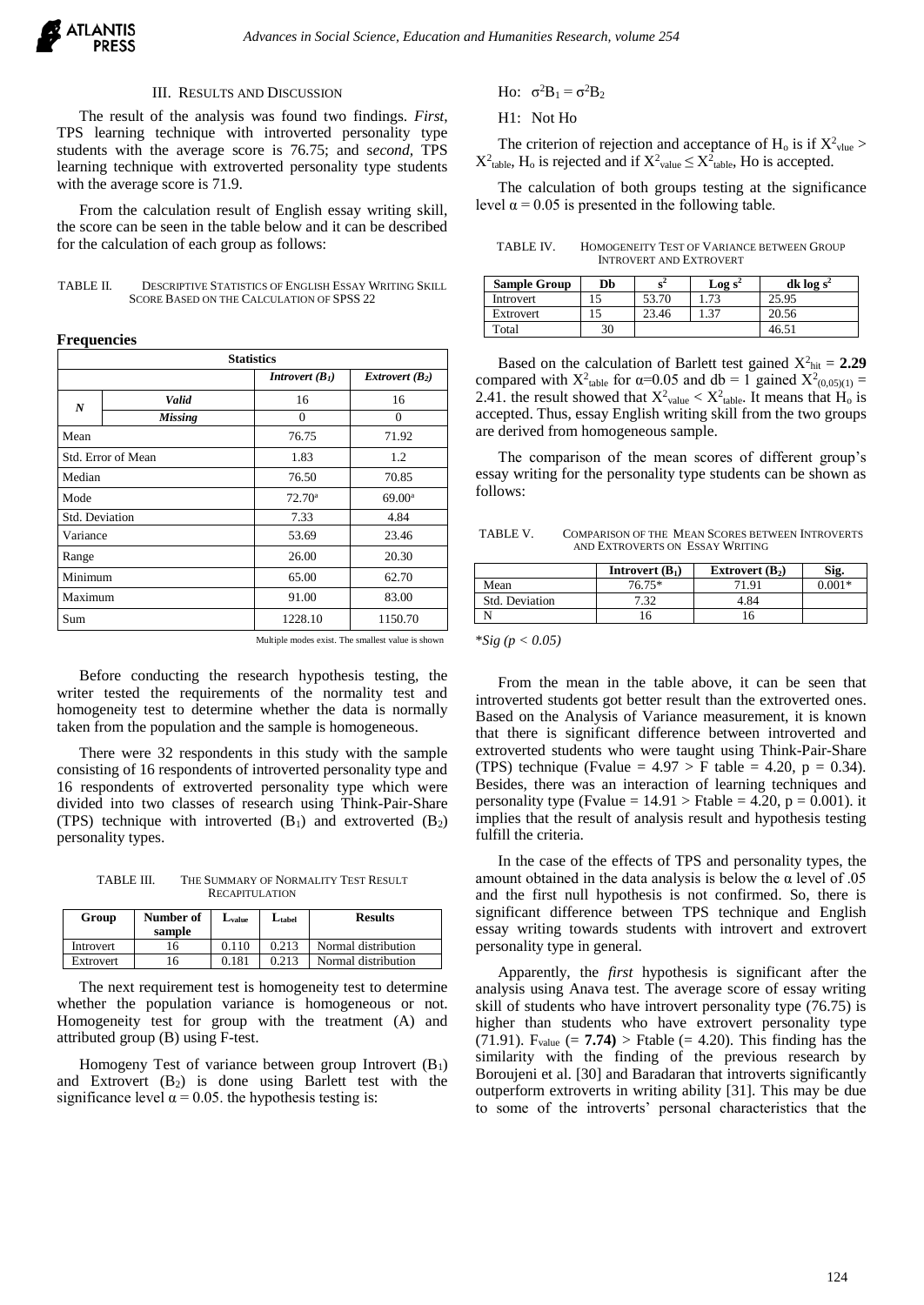

extroverts lack, such as being careful, having more concentration in their solitude, and ability to generate much more ideas alone. Theoretically, Groups of students with extroverted personality types have higher sociability and more interaction than students with introverted personality types who are more intent to the territorial nature and prefer concentration rather than interaction. It is what has been described in previous theories by Bradley and Hebert [24] about the difference between extroverted and introverted personality types where extrovert personality type is more on the condition of sociability, interaction and multiplicity of relationship while introverted personality type is more in concentration condition, has depth in thinking to pour his ideas and interests on internal reactions. Although students with introverted personality types have more concentration than interaction, they were able to run cooperative learning well in discussion and gave each other explanation and understanding to members in group.

The *second* hypothesis is significant. It is shown by the result of ANOVA testing, which Fvalue= 14.190 > Ftable  $(0.05)$  = 4.20. So that, it can be concluded that there is interaction between the use of learning technique with personality type toward essay writing skill of students. It can be inferred that learning techniques of TPS will affect student learning outcomes if the selection of learning techniques in accordance with learning objectives and student characteristics. The interaction of learning techniques and Personality type is also found in the previous research by Baradaran [35]. In their research finding stated that the results indicated that despite the fact that Iranian learners are mostly individualistic, some cooperative learning methods could be helpful and accepted by them. Various appropriate teaching techniques must be applied in accordance with the characteristics of students to achieve the goal of improvement in English writing skill. In addition, to achieve the learning objectives, the lecturers must also master the models and teaching strategies and they should be able to master a variety of teaching techniques.

From the research, it can be explored the benefits of the findings*. First*, teaching writing skills using TPS actively and successfully leads students, both introvert and extrovert, to write. Think-Pair-Share helps students develop a conceptual understanding of a subject because they discuss it in pairs with their friends. It allows them to talk about everything they want to deal with. Their ability to filter information, draw conclusions and consider viewpoints will be developed through this activity. In addition, pairing students gives students more opportunities to explore themselves. They are encouraged to share something more profound and more detailed. The more they share something, the more confidence they build in writing. *Second*, one of the factors affecting the mastery of writing skills is the students' willingness to make a decision involving something new and different without focusing on success or failure. Since the previous finding from Ain and Saeed [20], Zainuddin [22], and Baradaran [35] that introvert students were (1) better in writing than extrovert ones, (2) significantly outperformed than extrovert, and (3) focusing on their own activity. In this research, some introvert students were able to build and lead their social relationship with other students during the activity. The more they share something, the more confidence they build in writing.

## IV. CONCLUSION

At this conclusion some results of data analysis which have been presented in the above analysis result are explained. *First*, English essay writing skill in groups of students who attend lectures with TPS learning techniques with introverted personality type is higher than the group of students who are with extroverted personality type. *Second*, there is an interaction effect between learning techniques and personality types on English essay writing skills. It can be shown by Fvalue interaction AxB is shown by FAxB-Value is bigger than Ftable (Fvalue =  $14.19$ ) Ftable  $[0.05;1:28] = 4,20$ ). This shows that there is a very significant interaction effect between learning techniques and personality types on English essay writing skills. The study concluded that introverts perform better in most of the subscales of writing as compared to extroverts. This study proved that introversion does not cause hindrance in acquiring writing skills

The application of TPS technique towards the student's personality types can influence the improvement of English essay writing skill. Think-Pair-Share not only enables them to improve their writing skills, but also to build their social relationship with other students during the activity. In order for TPS to function effectively, it must be properly applied in the teaching and learning process. As some researchers have shown, introverted students were better than extroverted students in writing [24,31,34]. Finally, this research is expected to be useful for the students, teachers, and future researchers. Several suggestions are therefore listed as follows: 1) TPS is strongly recommended for the teachers to teach essay writing; 2) Teachers must consider the type of personality of the students to determine the appropriate method of teaching them; and 3) The students are expected to be more active in teaching and learning process in order to improve their essay writing skill.

#### ACKNOWLEDGMENT

I would like to express my thanks to the Dean and staffs of STIBA – IEC Jakarta for giving me not only access to have the research but also their kindness to use the facility during the research. Many thanks go to all my students in my writing class who were very patient and cooperative during my teaching and research to obtain the data. To be stated that this research was not supported by any institution and it was purely my own efforts in funding the research.

#### **REFERENCES**

- [1] D. Nunan, Designing Tasks for the communicative Classroom, Cambridge University Press. 1989.
- [2] L. A. Hirst, and C. Slavik, Effective language education practices and native language survival. In J. Reyhner (Ed.), Native American Language Issues (pp. 133-142). Choctaw, OK: NALI Board of Executors. 2005.
- [3] F. Lyman, Description of exemplary techniques and methods. London: Prentice Hall. 2005.
- [4] J.C. Richards, and W.A. Renandya, Methodology in Language Teaching, Cambridge University Press, 2002.